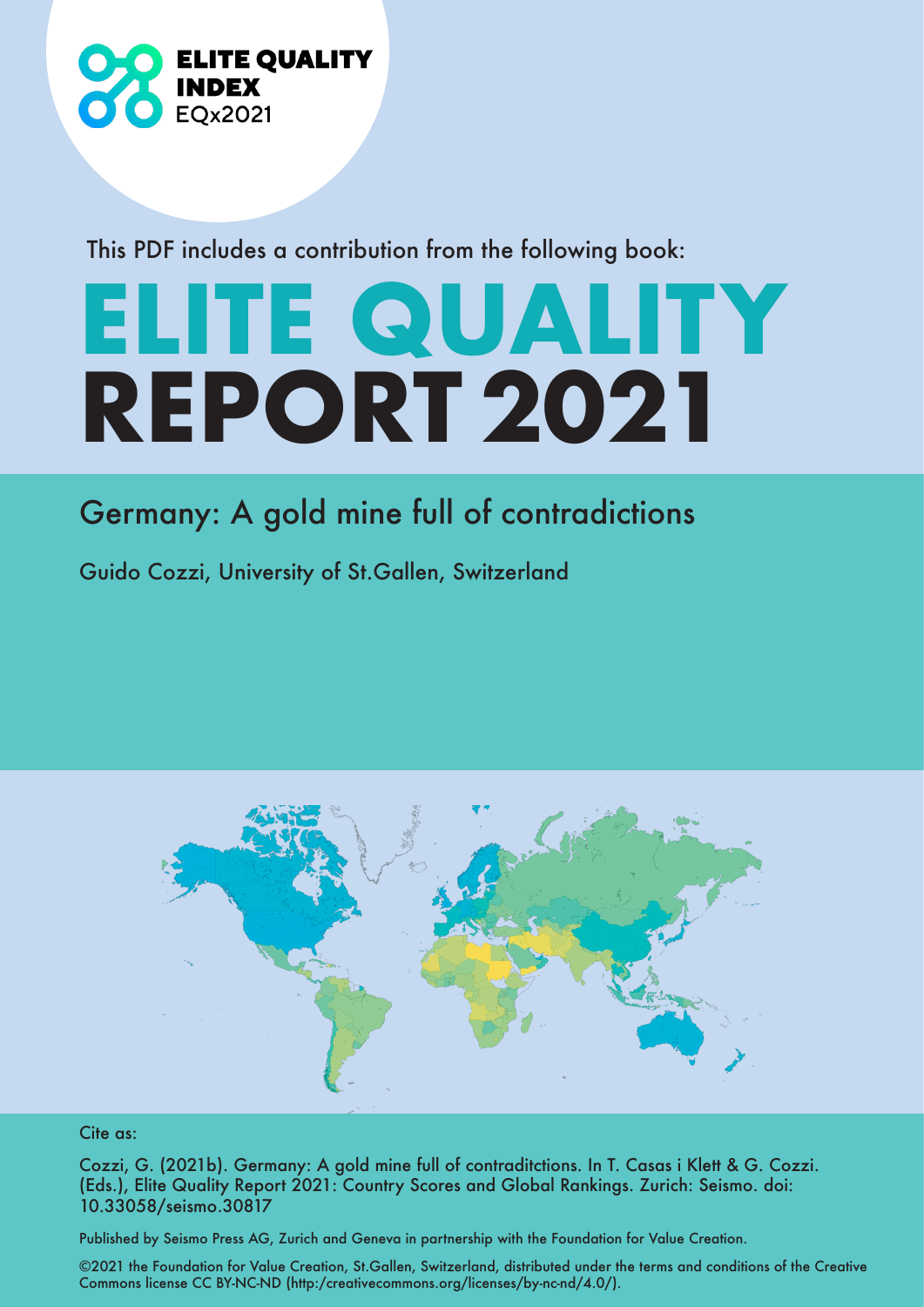## **Germany: A Gold Mine Full of Contradictions**

It is no exaggeration to say that Germany, the only country that fully believed in its homegrown biotechnological hub, saved the world from COVID-19. The first and most innovative mRNA-based vaccine to combat the pandemic was conceived through the work of BioNtech, a global leader in immunotherapy based at the University of Mainz. Ugur Sahin and Özlem Türeci, a married couple of first and second-generation Turks, are a success story of German inclusion and educational mobility. They received the code of the virus only in mid-January 2020, but by the beginning of April, the best vaccine ever invented was ready to start clinical trials. At least a decade of German-based research laid the foundation for the rapid development of the vaccine. As soon as the research showed promise, about EUR400 million of public money was invested into the ongoing work by the German government. In EQx terms, this is an exemplary example of Giving Income, even if Germany's lowly global ranking is # 45 in this Pillar (iii.7). The German state got this right and so did Dr Sahin, now one of the 100 richest individuals in Germany.

According to Ursula von der Leyen, the German President of the European Commission, when launching the European Innovation Council: "We're good at making science with money; we need to get better at making money out of science". The statement could have been directed at the German pharma sector, disinterested in investing in the German vaccine. As a result, this value was readily captured by Pfizer, one of the leading US 'Big Pharma' companies. According to the EQx2021, this paradox is symbolic of the tension between German elites, and is mirrored in many facets of the political economy. The costs of innovation are borne by society at large, but the returns are privately appropriated.

64

Germany leads the world in productive research (RDR, iv.10, rank # 1) and Venture capital availability (VCA, ii.6, rank # 1). It is also very good at R&D in general (RND, ii.6, rank # 6), in patent applications (PAT, iv.10, rank # 9) and for its Net brain drain (BRN, iv.12, rank # 13). It enjoys a high level of connectivity for such a large country, as exhibited by its high score in the Network Readiness Index (NRI, iii.7, rank # 9), is a stellar performer in the in Academic

Freedom Index (AFI, ii.4, rank # 5), leads the world terms of its diversity of specialized knowledge and organization (ECI, ii.4, rank # 1) and its levels of Political globalization (PGL, i.1, rank # 1). In short, Germany offers an excellent environment for research and provides a gold mine of promising ideas for the world.

Such an environment should be an extremely fertile place for emerging free elites to thrive and prosper. However, Germany has failed to produce new cohorts of elites for decades, as exhibited by its extremely disappointing showing in Billionaires' wealth as % of GDP (BIW, ii.5, rank # 134), and its too few self-made billionaires (BSM, iv.11, rank # 54).

Disowning its frugal tradition in the depths of the pandemic, the country's 2020 fiscal stimulus was among the highest in Europe. This was a heroic attempt to keep firms—both the good and the bad—and jobs alive. However, this redistribution was captured by many different lobbies, dragging Germany's score towards the bottom for the Subsidies and transfers as % of expenses (SNT, iii.7, rank # 107) and Regional redistribution (REG, iii.7, rank # 136) Indicators. Germany's highest deficit since reunification now stands at 42% of GDP. The country has many dynamic industries and regions, but these are still paying for the laggards, political pressure from which is undoubtedly very extractive. Government debt has skyrocketed (DBT, iii.9, rank # 96), requiring a waiver of the constitutional debt brake.

Simmering social tensions have not made it easier to govern the country under mounting pressure, and Germany ranks poorly in the Social Hostilities Index (SHI, i.3, rank # 132), for deadly substance abuse (SUB, iii.8, rank # 126), and for having a regrettably high Suicide rate per 100,000 people (SUI, iii.8, rank # 117).

Overall, German elites will need to redouble their efforts to regain the EQx podium place that they held in the pre-COVID world. This looks like it may be a longer-term project.

> Prof. Guido Cozzi, University of St.Gallen, Switzerland